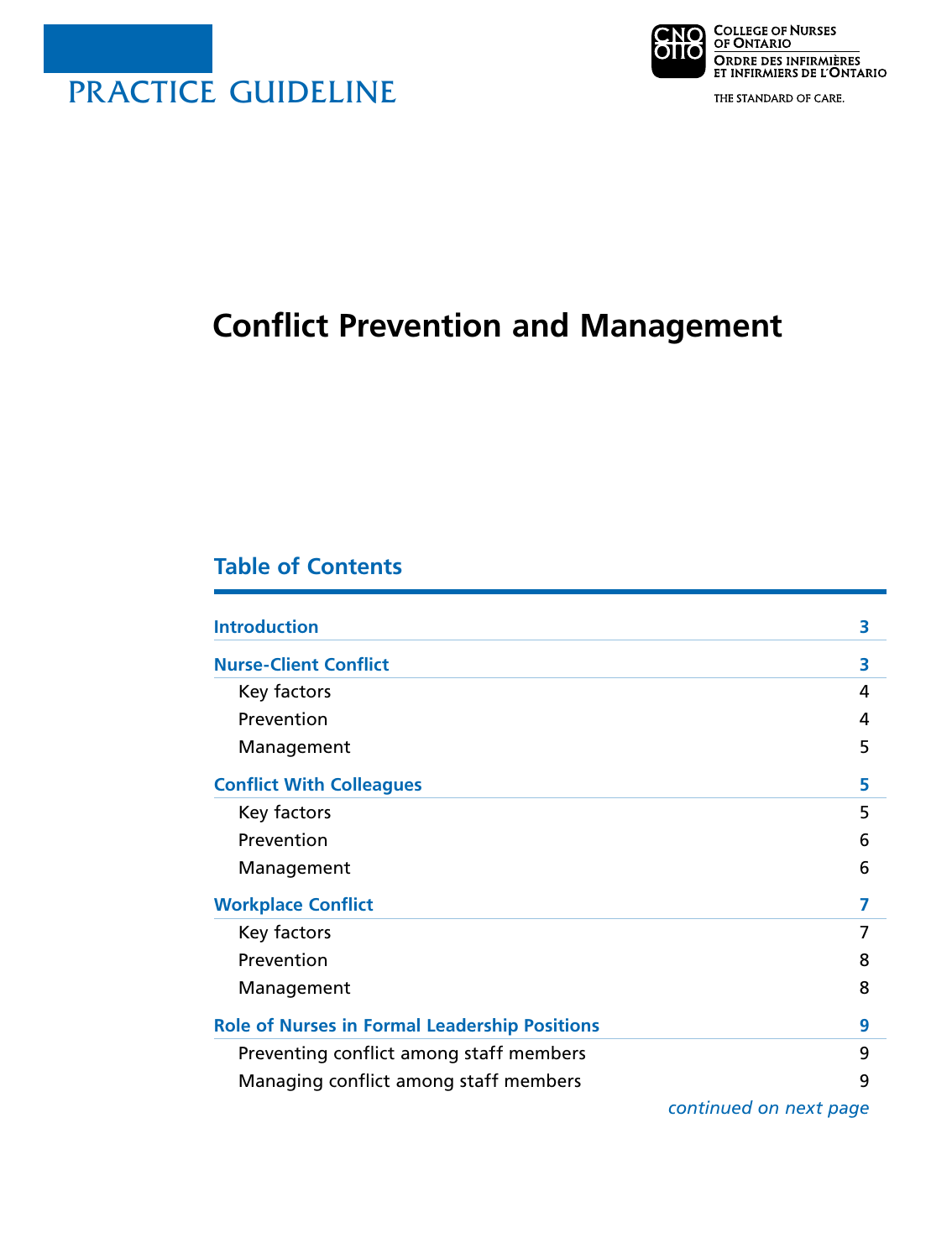# **Table of Contents** *continued*

| <b>Debriefing After a Critical Incident</b>  | 9  |
|----------------------------------------------|----|
| <b>Glossary</b>                              | 11 |
| <b>Decision Tree: Withdrawal of Services</b> | 12 |
| <b>References</b>                            | 13 |
| <b>Suggested Reading</b>                     | 14 |



THE STANDARD OF CARE.

### **VISION** Leading in regulatory excellence

#### **MISSION** Regulating nursing in the public interest

*Conflict Prevention and Management* Pub. No. 47004 ISBN 978-1-77116-062-9

Copyright © College of Nurses of Ontario, 2018.

Commercial or for-profit redistribution of this document in part or in whole is prohibited except with the written consent of CNO. This document may be reproduced in part or in whole for personal or educational use without permission, provided that:

• Due diligence is exercised in ensuring the accuracy of the materials reproduced;

• CNO is identified as the source; and

• The reproduction is not represented as an official version of the materials reproduced, nor as having been made in affiliation with, or with the endorsement of, CNO.

First Published January 2000 as *Abuse of Nurses* (ISBN 0-921127-75-8) Revised for Web June 2003, Reprinted January 2004, December 2005 as *Nurse Abuse*. Reprinted May 2008, Updated June 2009 (ISBN 1-897308-18-3). Updated February 2017. Updated December 2018 to remove references related to retired practice guidelines, Supporting Learners and Culturally Sensitive Care.

Additional copies of this booklet may be obtained by contacting CNO's Customer Service Centre at 416 928-0900 or toll-free in Canada at 1 800 387-5526.

College of Nurses of Ontario 101 Davenport Rd. Toronto, ON M5R 3P1

[www.cno.org](http://www.cno.org)

Ce fascicule existe en français sous le titre : *La prévention et la gestion des conflits*, n° 57004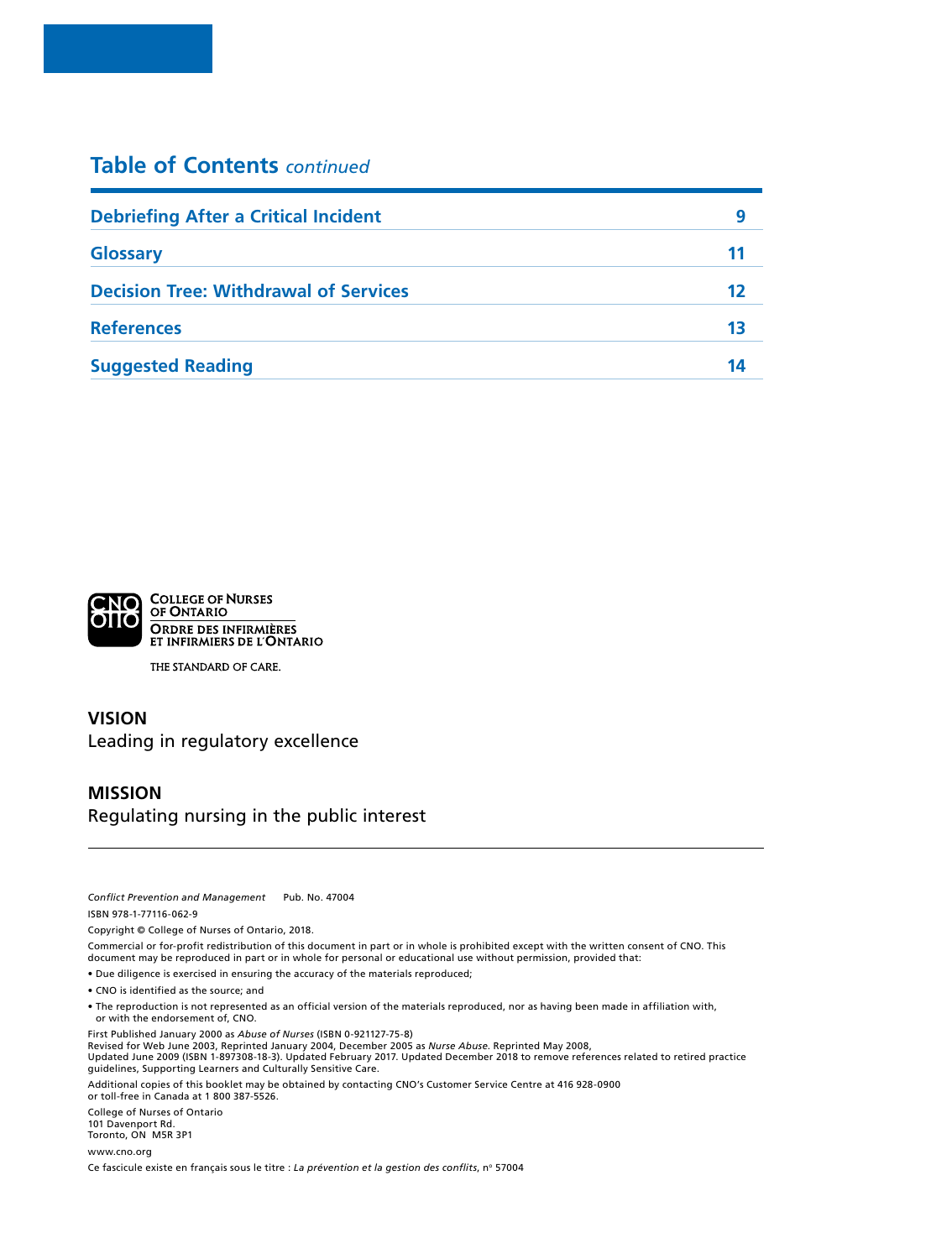# <span id="page-2-0"></span>**Introduction**

Nursing is a profession that is based on collaborative relationships with clients and colleagues. When two or more people view issues or situations from different perspectives, these relationships can be compromised by conflict. In this document, conflict refers to a power struggle in which a person intends to harass, neutralize, injure or eliminate a rival.1

Conflict is commonly perceived as being a negative issue. However, the experience of dealing with conflict can lead to positive outcomes for nurses, $2$  their colleagues $3$  and clients. $4$  Conflict that is managed effectively by nurses can lead to personal and organizational growth. If conflict is not managed effectively, it can hinder a nurse's ability to provide quality client care<sup>5</sup> and escalate into violence and **abuse.**6,7 Because of this, nurses need to be aware of the ways in which conflict can escalate and be prepared to prevent or manage it in the workplace.

While conflict is an inherent part of nursing, $8$  the provision of professional services to clients does not include accepting abuse. In addition, conflict among colleagues can lead to antagonistic and passive-aggressive behaviours (such as **bullying**  or **horizontal violence**) that compromise the **therapeutic nurse-client relationship**.9 Nurses who effectively deal with conflict demonstrate respect for their clients, their colleagues and the profession.

Conflict that remains unresolved can have farreaching effects that ultimately influence every aspect of client care.10 To protect the public's right to quality nursing services, the College of Nurses of Ontario (the College) is committed to helping nurses recognize and manage conflict in the practice setting, and to prevent conflict from escalating into abuse.

The *Conflict Prevention and Management* practice guideline replaces the 2004 *Nurse Abuse* practice guideline, originally published as Abuse of Nurses in 2000. It is meant as an overview, not as a comprehensive conflict-management resource. This guideline outlines key factors associated with conflict with clients, colleagues and in the workplace, and offers strategies for preventing and managing conflict that has escalated. It also highlights the role of nurses in formal leadership positions, as well as the importance of the debriefing process in the prevention and management of conflict.

### **Nurse-Client Conflict**

The therapeutic nurse-client relationship is the foundation for providing nursing services that contribute to the client's health and well-being. The role of the nurse in the therapeutic nurse-client relationship is to support the client in achieving the client's health goals. However, unresolved conflict can impede the attainment of these goals.

<sup>1</sup> (Sportsman, 2005)

<sup>2</sup>  In this document, the term *nurse* refers to Registered Practical Nurse (RPN), Registered Nurse (RN) and Nurse Practitioner (NP).

<sup>&</sup>lt;sup>3</sup> In this document, the term *colleague* refers to the individuals nurses work with to deliver client care. These include nurses, physicians, managers, administrators and other members of the health care team.

<sup>4</sup> In this document, the term *client* refers to an individual, family, group or community.

<sup>&</sup>lt;sup>5</sup> (Gerardi, 2004)

<sup>6</sup> (Freshwater, 2000; Kelly, 2006; Gerardi, 2004)

 $7$  Bolded words are defined in the glossary on page 11.

<sup>&</sup>lt;sup>8</sup> (Thomas, 1976)

<sup>9</sup> Refer to the College's *Therapeutic Nurse-Client Relationship, Revised 2006* practice standard.

<sup>10 (</sup>Diaz, 1991)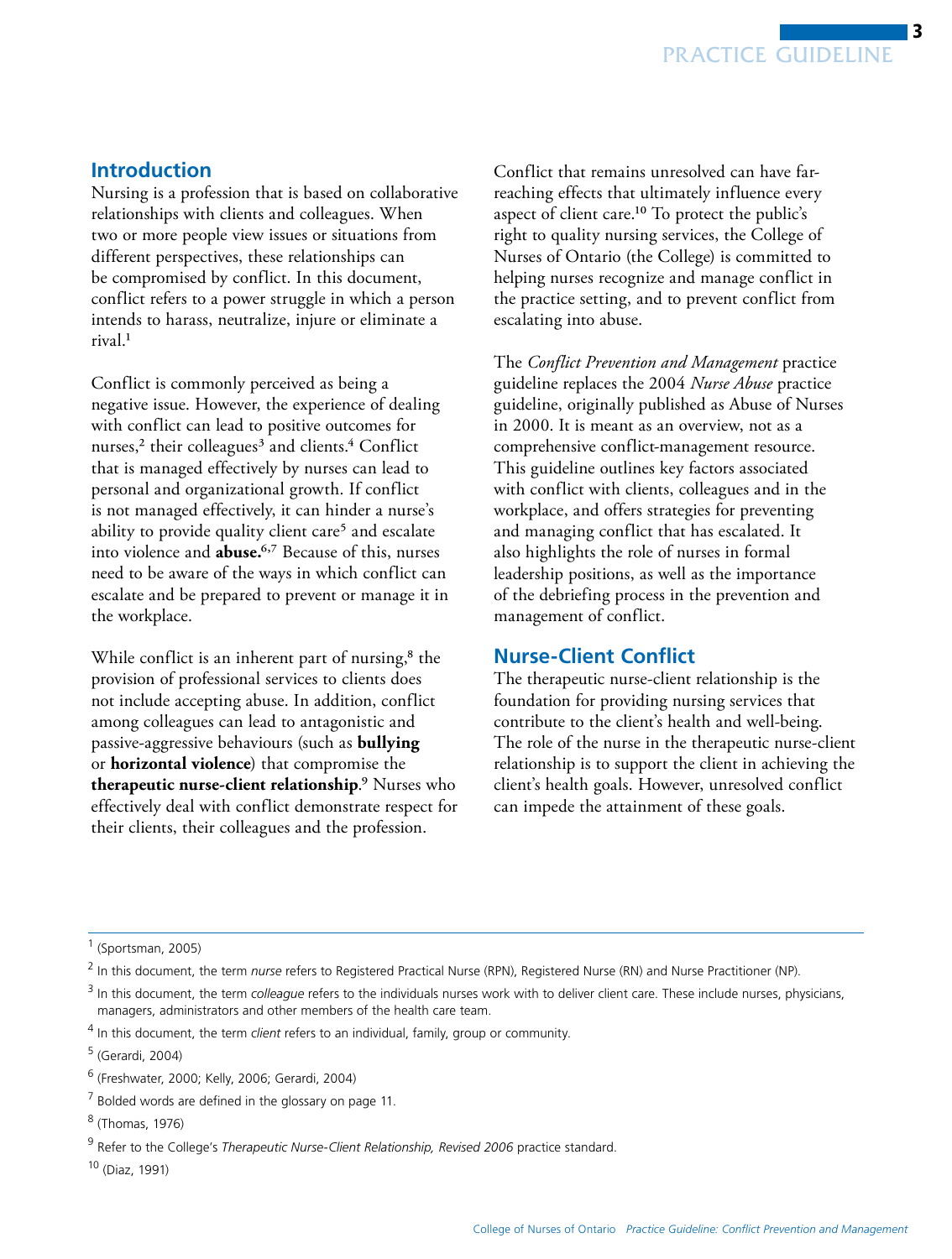<span id="page-3-0"></span>

#### **Key factors**

It is possible to identify characteristics and situations that are associated with the evolution or escalation of conflict among nurses, clients and their families. Nurses who know how to recognize key factors associated with conflict may prevent its escalation and improve the delivery of care.

Conflict between a nurse and a client can escalate if a client is:

- a) intoxicated or withdrawing from a substanceinduced state;
- b) being constrained (for example, not being permitted to smoke) or restrained (for example, with a physical or chemical restraint);
- c) fatigued or overstimulated; and/or
- d) tense, anxious, worried, confused, disoriented or afraid.

Conflict between a nurse and a client can escalate if a client has:

- a) a history of aggressive or violent behaviour, or is acting aggressively or violently (for example, using profane language or assuming an intimidating physical stance);
- b) a medical or psychiatric condition that causes impaired judgment or an altered cognitive status;
- c) an active drug or alcohol dependency or addiction;
- d) difficulty communicating (for example, has aphasia or a language barrier exists); and/or
- e) ineffective coping skills or an inadequate support network.<sup>11</sup>

Conflict between a nurse and a client can escalate if a nurse:

- a) judges, labels or misunderstands a client;
- b) uses a threatening tone of voice or body language (for example, speaks loudly or stands too close);
- c) has expectations based on incorrect perceptions of cultural or other differences;
- d) does not listen to, understand or respect a client's values, opinions, needs and ethnocultural beliefs;<sup>12</sup>
- e) does not listen to the concerns of the family and significant others, and/or act on those concerns when it is appropriate and consistent with the client's wishes;
- f) does not provide sufficient health information to satisfy the client or the client's family; and/or
- g) does not reflect on the impact of her/his behaviour and values on the client.

#### **Prevention**

One part of the therapeutic nurse-client relationship is providing **client-centred care**. Nurses can provide client-centred care by following the client's lead about information-giving and decisionmaking,13 attempting to understand the meaning behind the client's behaviour and using proactive communication strategies that focus fully on the client. Nurses can employ client-centred care strategies to prevent behaviours that contribute to the escalation of conflict.

Nurses can:

a) continually seek to understand the client's health care needs and perspectives;

<sup>11 (</sup>Leather, 2002)

<sup>12</sup> Refer to the College's *Therapeutic Nurse-Client Relationship, Revised 2006* practice standard

<sup>13 (</sup>RNAO, 2003)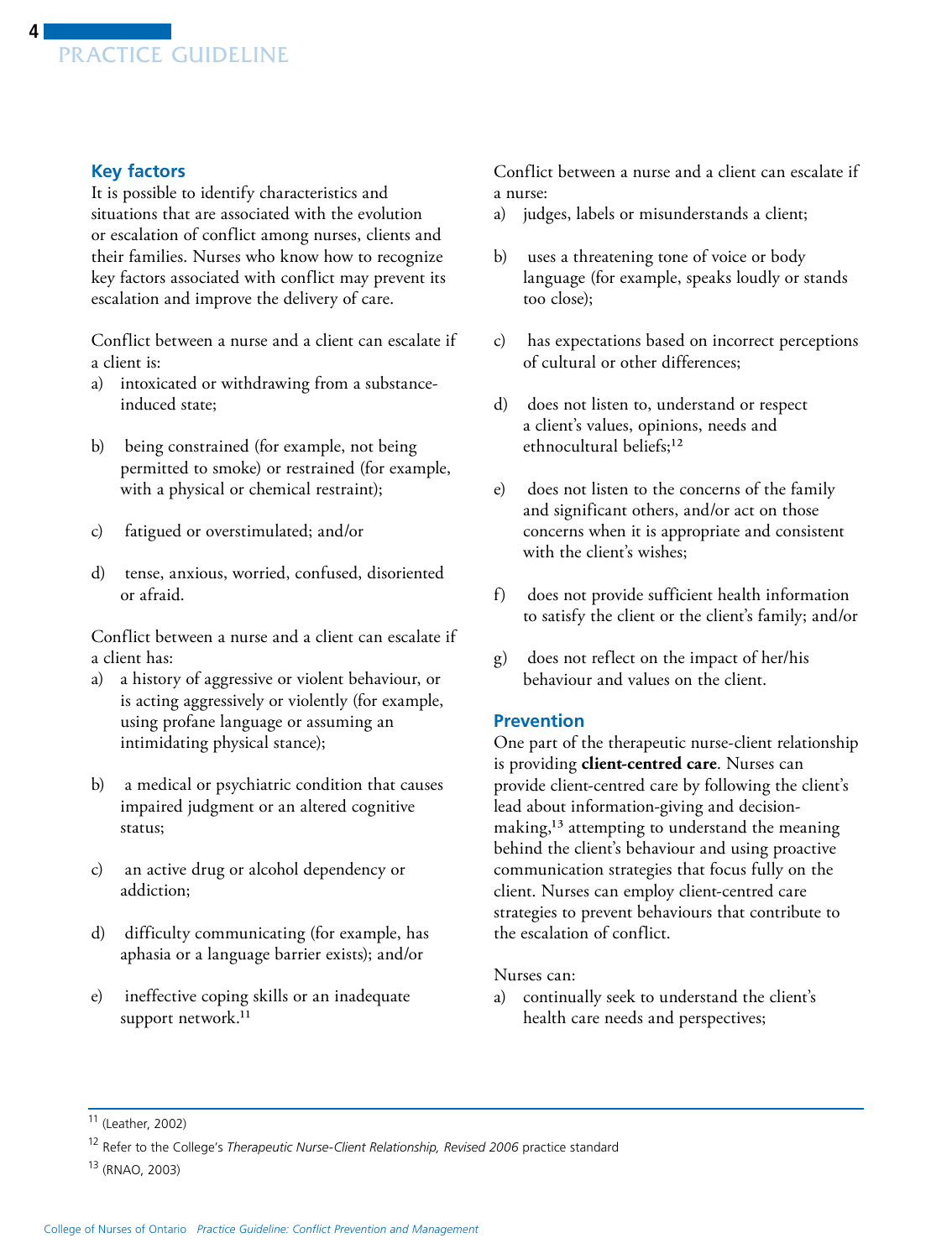- <span id="page-4-0"></span>b) acknowledge the feelings behind the client's behaviour;
- c) ask open-ended questions to establish the underlying meaning of the client's behaviour;
- d) engage in active listening (for example, use verbal and nonverbal cues to acknowledge what is being said);
- e) use open body language to display a calm, respectful and attentive attitude;
- f) acknowledge the client's concerns about the health care system and his/her experiences as a client;
- g) respect and address the client's wishes, concerns, values, priorities and point of view;<sup>14</sup>
- h) anticipate conflict in situations in which it has previously existed and create a plan of care to prevent its escalation; and
- i) reflect to understand how her/his behaviour and values may negatively affect the client.

### **Management**

There are many different strategies for managing conflict that can be implemented by nurses before conflict escalates. Conflict-management strategies should be individually tailored to each client situation. Nurses need to use their professional judgment to determine which strategy is most appropriate for each client.

A nurse can:

- a) implement a **critical incident** management plan;
- b) remain calm and encourage the client to express his/her concerns;
- c) avoid arguing, criticizing, defending or judging;
- d) focus on the client's behaviour rather than the client personally;
- e) involve the client, the client's family and the health care team members in assisting with the behaviour and developing solutions to prevent or manage it;
- f) state that abusive language and behaviours are unacceptable, if the nurse believes this will not escalate the client's behaviour;
- g) step away from the client, if necessary (for example, to regain composure or to set personal space boundaries);
- h) leave the situation to develop a plan of care with the assistance of a colleague if the client intends to harm the nurse;<sup>15</sup> and
- i) protect themselves and other clients in abusive situations by withdrawing services, if necessary (see the decision tree on page 11).

# **Conflict With Colleagues**

Conflict among colleagues can have an indirect influence on the therapeutic nurse-client relationship. Poor relationships among members of the health care team negatively affect the delivery of care. For example, workplace bullying can erode a nurse's confidence and compromise her/his ability to foster therapeutic relationships with clients.16

### **Key factors**

Power dynamics are inherent among colleagues. However, the misuse of this power can contribute to conflict among members of the health care team. By recognizing factors that can contribute to the misuse of power among colleagues, nurses can seek constructive and collaborative approaches to resolving differences.17

<sup>14 (</sup>RNAO, 2003)

<sup>15 (</sup>Davies, 2006)

<sup>&</sup>lt;sup>16</sup> (Based on 2006 written feedback from Alix McGregor, RN, EdD)

<sup>&</sup>lt;sup>17</sup> (College and Association of Registered Nurses of Alberta, 2003)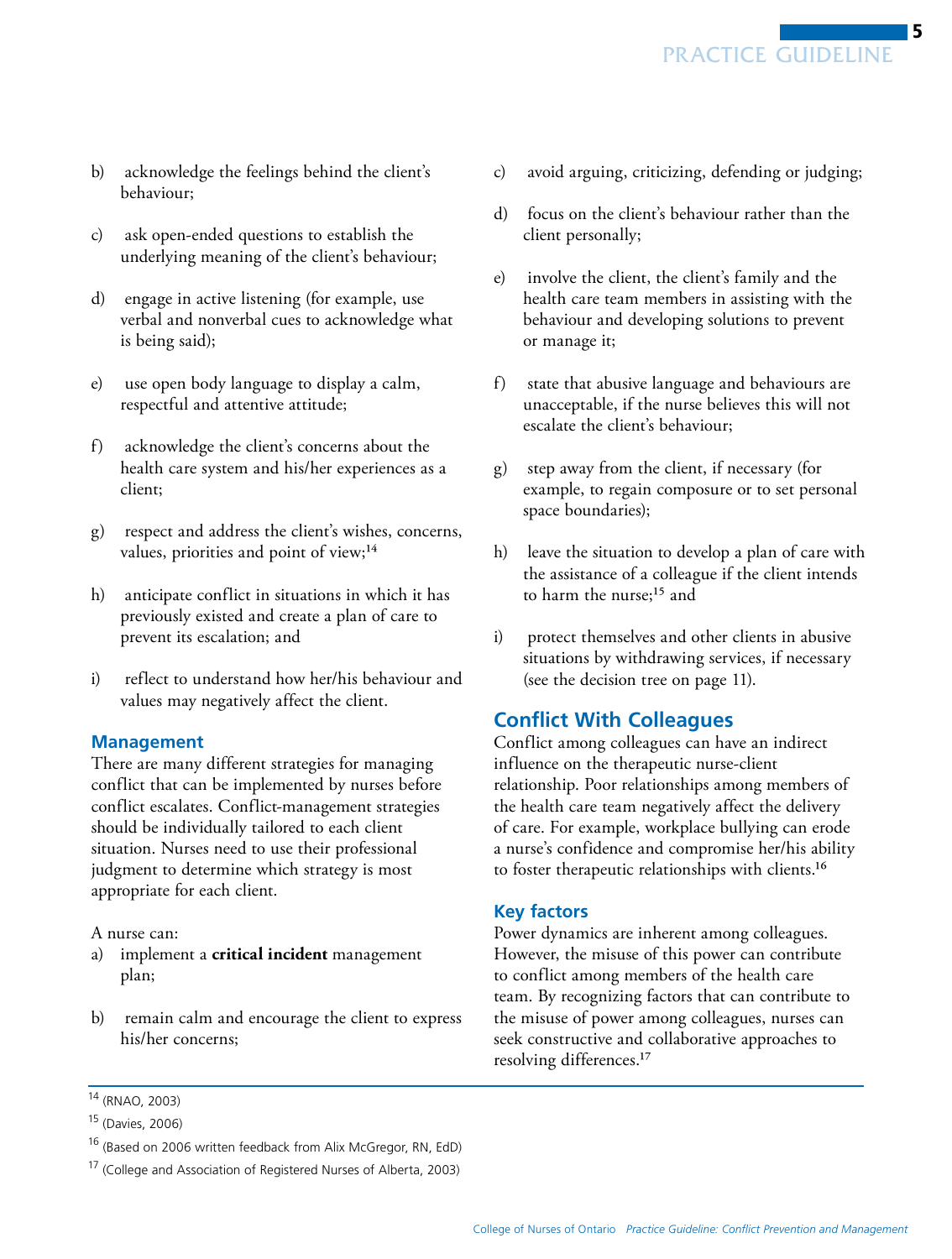<span id="page-5-0"></span>Conflict among colleagues can escalate if:

- a) bullying or horizontal violence exists;
- b) barriers to collaborative collegial behaviour encourage the marginalization of others<sup>18</sup> (for example, formation of identity groups based on culture or religion);
- c) different practice perspectives are accentuated by factors such as age, length of service, generation gap, culture and education level;<sup>19</sup>
- d) team members do not support each other in achieving work responsibilities or meeting learning needs;
- e) colleagues are intentionally or unintentionally put into situations beyond their capabilities;<sup>20</sup>
- f) new graduates and/or employees are not supported by experienced nurses<sup>21</sup> and/or systemic orientation practices;<sup>22</sup>
- g) fear of reprisal impedes the reporting of conflict by staff; and/or
- h) there is a lack of awareness about the need to anticipate and manage conflict.

#### **Prevention**

As members of the health care team, nurses must be able to work in cooperation with colleagues to deliver safe, effective and ethical client care. Unresolved conflict among colleagues may hinder communication, collaboration and teamwork, which negatively affects client care. In addition, nurses

are less likely to be abused by clients if they do not tolerate abuse among colleagues.

Nurses can employ consistent strategies to help prevent conflict among colleagues from escalating.

Nurses can:

- a) promote a respectful work environment by modelling professional behaviours;<sup>23</sup>
- b) mentor, support and integrate new staff members into the practice setting;
- c) reflect on personal attitudes, motivators, values and beliefs that affect relationships with colleagues, identify personal areas in need of improvement and strive to alter their own behaviour in situations that have previously ended in conflict; and
- d) recognize that personal stress may affect professional relationships and take steps to manage that stress.

#### **Management**

To function effectively as part of a team, nurses must establish positive collegial relationships. Positive collegial relationships result from good communication, mutual acceptance and understanding, use of persuasion rather than coercion, and a balance of reason and emotion when working with others.24 The active management of conflict is an integral part of building positive collegial relationships. Colleagues who work together to manage conflict effectively will help to foster a work environment that produces positive outcomes for both nurses and clients.

19 (Farrell, 2001; Baltimore, 2006)

- 22 (Boychuk Duchscher & Cowin, 2004)
- 23 (World Health Organization, 2002)
- 24 (Gerardi, 2004)

<sup>18 (</sup>Baltimore, 2006)

<sup>20 (</sup>Baltimore, 2006)

<sup>21 (</sup>Baltimore, 2006)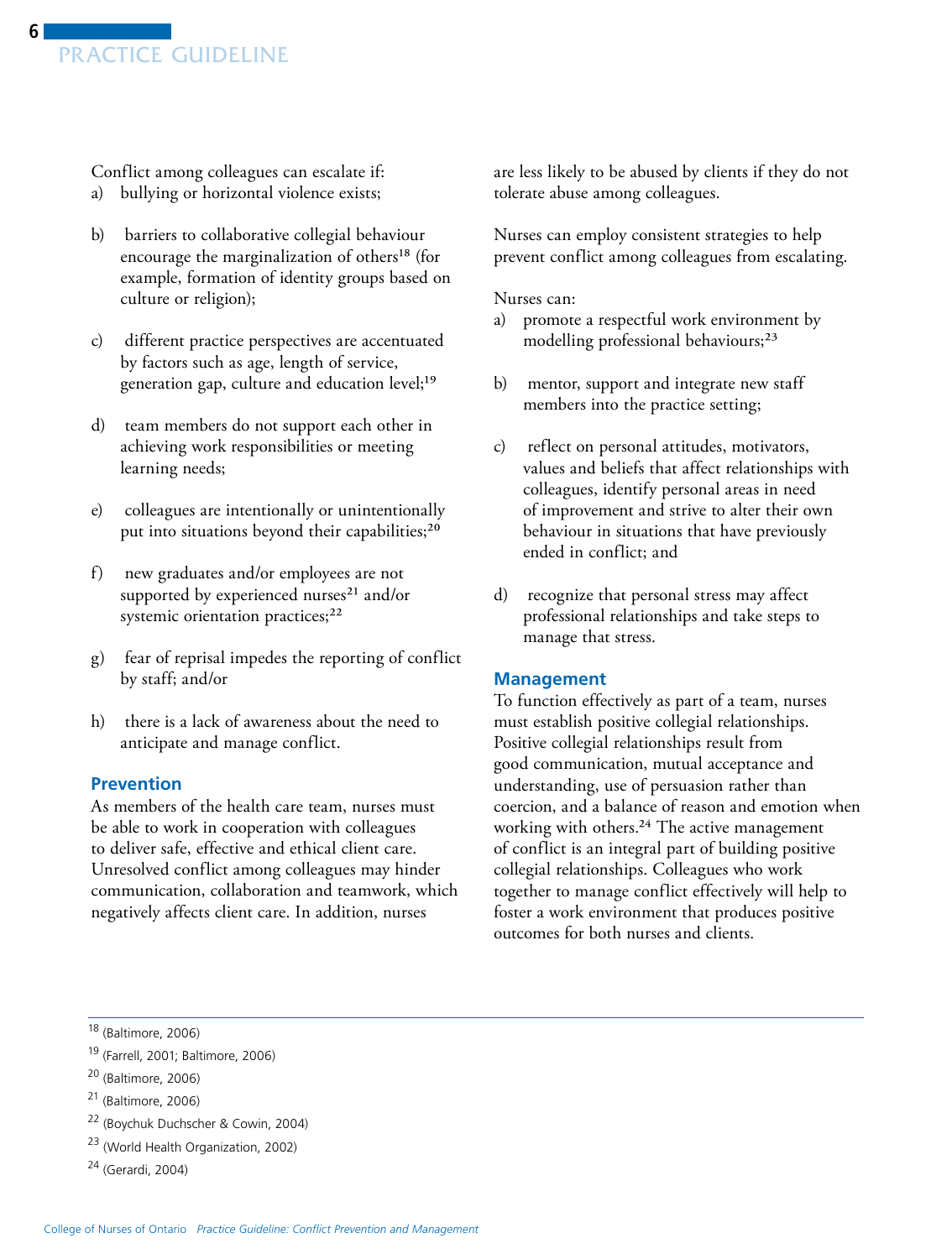### <span id="page-6-0"></span>Nurses can:

- a) address conflict directly rather than avoiding or postponing its resolution;25
- b) focus on the behaviours that lead to the conflict rather than on the colleague personally;
- c) validate assumptions through open dialogue with colleagues rather than acting on misperceptions or assumptions; and
- d) collaborate with colleagues to identify the underlying cause of the conflict. In some situations, a neutral party (for example, a professional mediator) may be necessary.

# **Workplace Conflict**

Employers and nurses are partners in the delivery of optimal health care; they share the responsibility for creating a healthy workplace for all members of the health care team. This responsibility involves ensuring that conflicts do not negatively affect client health outcomes or relationships among colleagues. A healthy workplace is an environment in which nurses can safely identify conflict and implement systems for its management.

# **Key factors**

Many factors in the health care system can contribute to the escalation of conflict within nurses' practice settings.<sup>26</sup> A quality work environment is one that supports nurses in preventing and managing conflict in daily practice. This support includes the reduction or elimination of workplace factors that can lead to conflict.

Conflict can escalate if:

a) organizational policies or programs aimed

at identifying, preventing and managing the incidence of conflict and abuse in the workplace do not incorporate and address prohibited grounds under the Human Rights Code, such as race, ethnicity or sexual orientation;

- b) organizational policies are not communicated to staff or adhered to at all levels;
- c) there is a lack of formal performance feedback mechanisms;
- d) existing formal performance feedback mechanisms do not address how behaviours affect conflict;
- e) the workplace culture promotes under-reporting of incidences of conflict;27
- f) managers and administrators abuse or bully;
- g) managers and administrators show favouritism to certain staff members and ignore their disruptive behaviour;
- h) there is a lack of role clarity for staff,<sup>28</sup>
- i) communication is negatively affected by working conditions (for example, heavy workload or fast work pace);
- j) nurses and other health care professionals are working at peak stress times or under stressful conditions;
- k) working conditions are poor (for example, lack of ventilation, too much noise, safety hazards);<sup>29</sup>

<sup>25 (</sup>Kelly, 2006)

<sup>26 (</sup>Di Martino, 2003)

<sup>27 (</sup>Henderson, 2003; Marshall & Robson, 2005)

<sup>28 (</sup>Jackson, Clare & Mannix, 2002)

<sup>29 (</sup>Di Martino, 2002)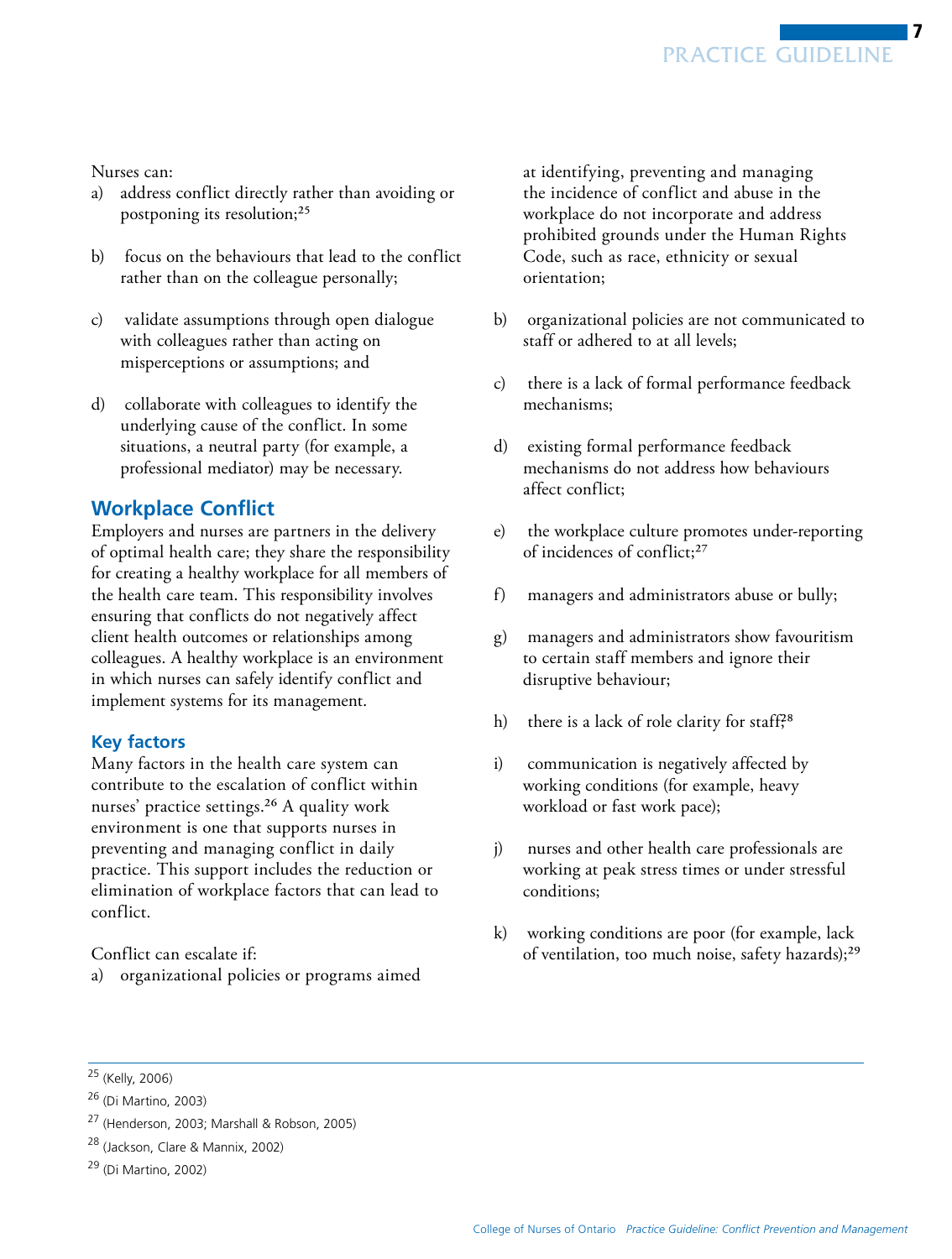- <span id="page-7-0"></span>l) intense organizational change exists $3^{0}$  and/or
- m) staff perceive job insecurity.

#### **Prevention**

The aim of establishing a quality work environment is to develop a culture in which nurses prevent conflict from escalating.31 In a quality work environment, employers provide mechanisms that nurses can readily use to intervene in conflict before it escalates.

Employers can:

- a) implement policies that do not tolerate abuse of any kind;<sup>32</sup>
- b) ensure that policies against workplace conflict are also directed at combating any form of discrimination;<sup>33</sup>
- c) ensure that managers model professionalism in preventing and managing conflict;
- d) establish and uphold organizational values, vision and mission that acknowledge the health, safety and well-being of staff;
- e) educate managers and staff in communication, as well as in conflict prevention and management;
- f) support effective collaboration and communication among health care team members, especially between nurses and physicians34 (for example, interprofessional rounds);
- g) implement strategies to ease the impact of change and decrease stress among staff;
- h) identify and address staffing needs as soon as possible, especially at peak times; and
- i) ensure a comfortable and safe physical environment (for example, use safety mirrors, security guards, protective barriers, surveillance cameras and/or a system of alert when urgent help is needed).<sup>35</sup>

#### **Management**

Employers can promote quality practice settings in which nurses are encouraged to understand conflict and employ strategies to mitigate it. Employers can institute reporting systems to help nurses acknowledge when conflict has occurred. A fair and efficient reporting system encourages communication among staff members by helping nurses identify underlying causes of conflict. Open communication and understanding will promote an atmosphere of trust and respect within the health care team.

Employers can:

- a) provide a system that promotes the reporting of incidences of workplace conflict, protects nurses from reprisal<sup>36</sup> and deals with reports fairly and efficiently;
- b) routinely assess the incidence of workplace conflict and implement strategies for corrective action; and
- c) institute clear policies and consequences for those who breach policies aimed at preventing conflict and abuse.

<sup>30 (</sup>Henry & Ginn, 2002)

<sup>31 (</sup>Royal College of Nurses, 2005)

<sup>32 (</sup>International Council of Nurses, 1999; Canadian Practical Nurses Association, 1999)

<sup>33 (</sup>World Health Organization, 2002)

<sup>34 (</sup>O'Brien-Pallas, Hiroz, Cook & Mildon, 2005)

<sup>35 (</sup>Di Martino, 2002)

<sup>36 (</sup>World Health Organization, 2002; French & Morgan, 2002)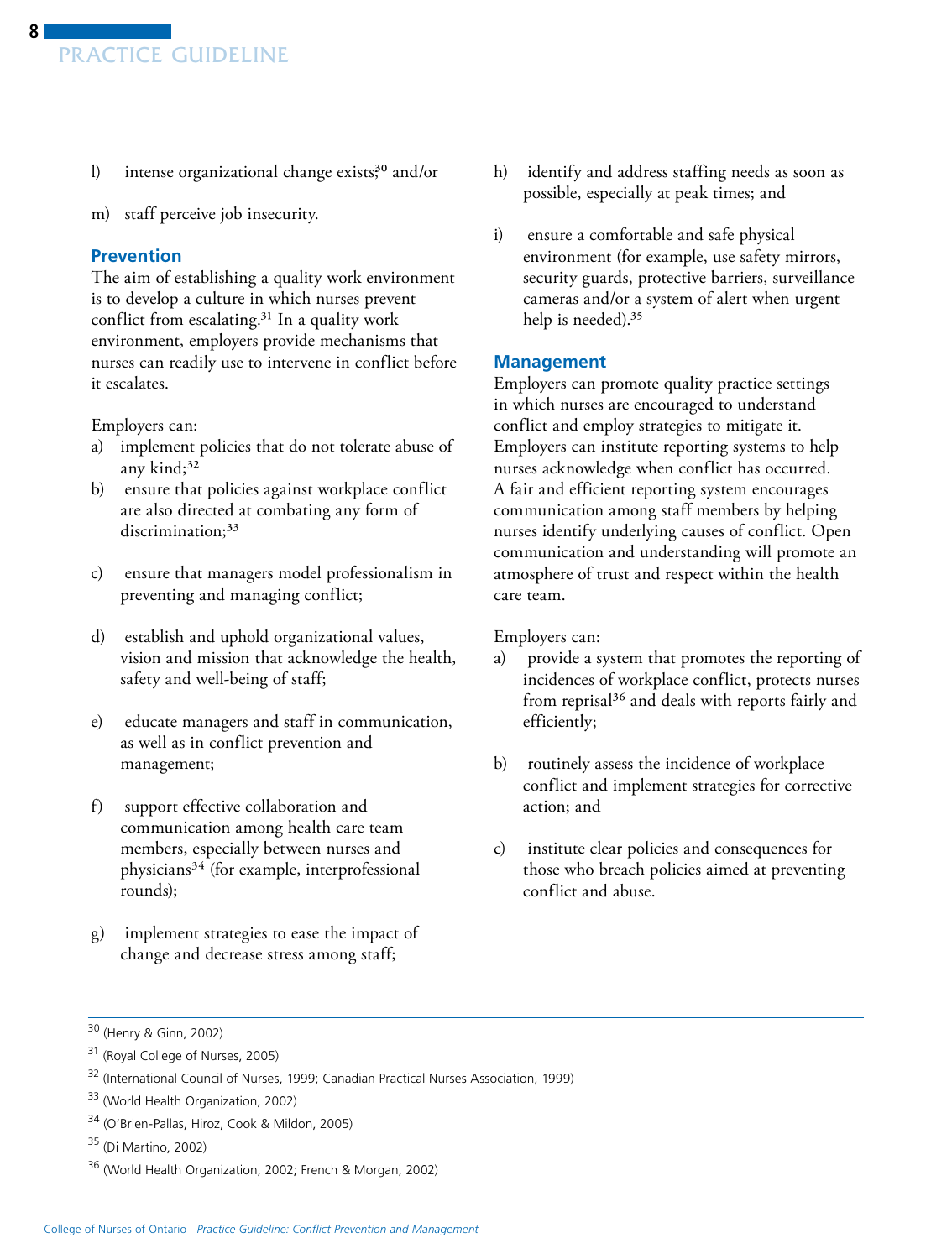# <span id="page-8-0"></span>**Role of Nurses in Formal Leadership Positions**

All nurses have the potential to demonstrate leadership in their professional roles. However, nurses in formal leadership positions who make decisions in the workplace have particularly important roles to play in the resolution of conflict. Nurses in formal leadership positions are responsible for supporting nurses in effective conflict management. For example, nurse administrators should establish systems that facilitate the development of conflict-resolution skills for all members of the health care team.<sup>37</sup>

#### **Preventing conflict among staff members**

All nurses lead by example. When nurses in formal leadership positions actively promote behaviours that prevent the escalation of conflict, nurses see the value of conflict management first-hand.

Nurses in formal leadership positions can:

- a) make conflict resolution a priority among all staff members;
- b) empower staff members to resolve problems among colleagues;
- c) provide nurses with greater autonomy by participating in decision-making and opportunities for professional development;<sup>38</sup>
- d) foster positive relationships, trust and respect among staff members<sup>39</sup> and promote a work environment in which conflict-creating forms of behaviour (for example, exclusion or dysfunctional cliques) are not tolerated;<sup>40</sup>
- e) recognize the factors that contribute to conflict and promptly intervene to diffuse conflict situations before they escalate;<sup>41</sup>
- f) help staff members to develop conflictmanagement interventions;
- g) recognize that change can precipitate conflict and implement management strategies that encourage positive attitudes toward change; and
- h) seek learning opportunities to increase the comfort level of staff members in dealing with conflict resolution.

#### **Managing conflict among staff members**

Conflict that remains unacknowledged will not disappear. Nurses in formal leadership positions can promote conflict management among staff by establishing and using reporting processes that are fair and confidential. By actively resolving conflict among staff, nurses in leadership positions will help to establish equitable work environments for all members of the health care team.

Nurses in formal leadership positions can:

- a) offer a confidential environment<sup>42</sup> for staff to report episodes of conflict without fear of retribution;
- b) deal with reports promptly, fairly and confidentially; and
- c) ensure that appropriate follow-up procedures are in place to support nurses who have been abused in the course of their practice.

# **Debriefing After a Critical Incident**

Sometimes, despite a nurse's best efforts to identify risk factors for conflict and implement strategies to prevent it, conflict may escalate into a critical incident. After a critical incident has taken place, it is important for the nurse involved to collaborate with the health care team to debrief about the

<sup>37</sup> Refer to the College's *Professional Standards, Revised 2002* practice standard.

<sup>38 (</sup>Daiski, 2004)

<sup>&</sup>lt;sup>39</sup> (Registered Nurses Association of Ontario, 2006)

<sup>40 (</sup>Royal College of Nurses, 2005)

<sup>41 (</sup>Royal College of Nurses, 2005)

<sup>42 (</sup>Porter-O'Grady, 2004)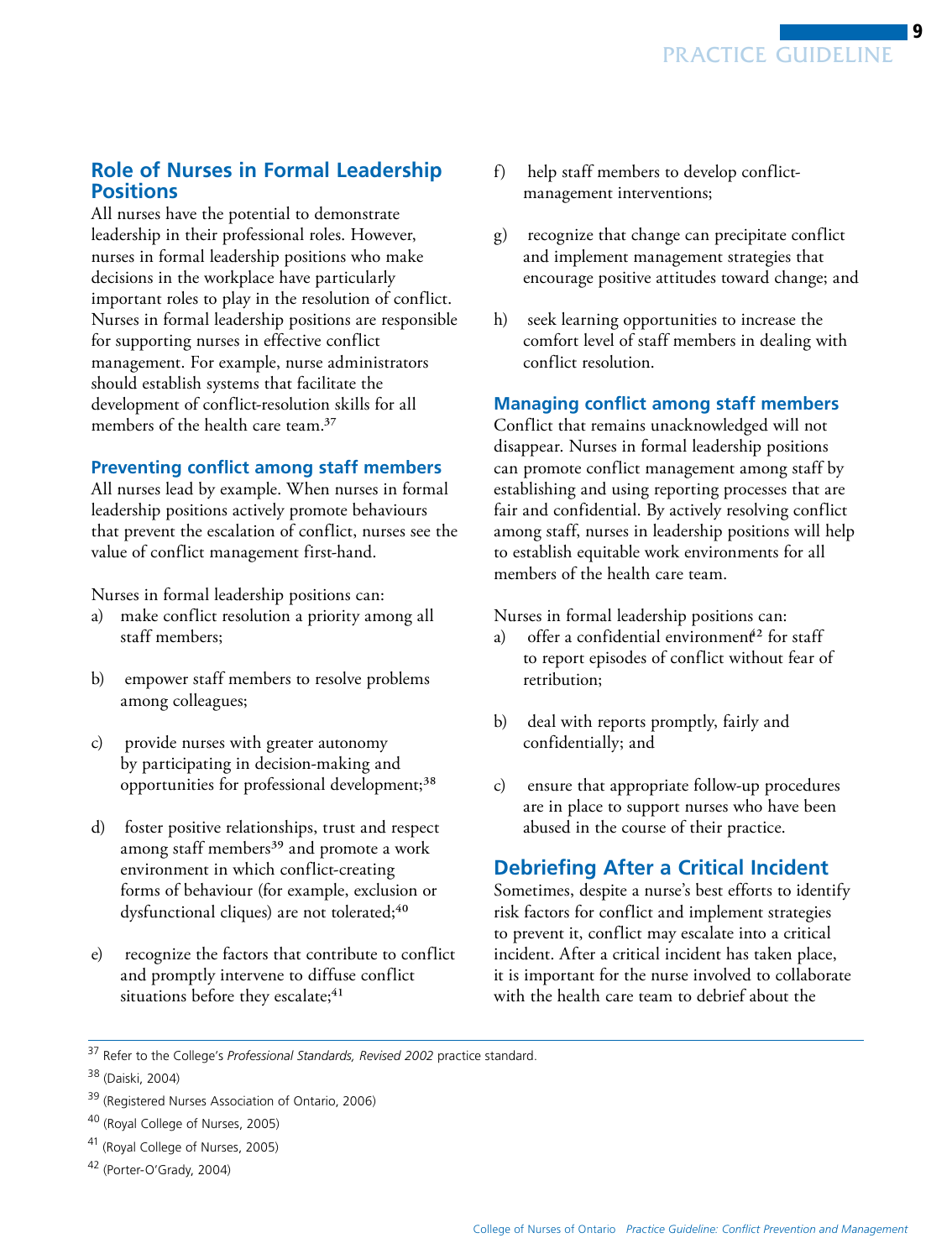situation. Debriefing allows nurses to reflect on and learn from what has occurred. This can provide insight into the conflict's contributing factors, as well as contribute to its future prevention and management.

Nurses can:

- a) consult with those involved about the meaning of their experiences during the incident with the intent to heal themselves and the client and family;
- b) review and reflect on responses and recommend future strategies based on team members' actions;
- c) reflect on their own behaviour, which may have unintentionally affected the nurse-client relationship;
- d) help the client understand how his/her behaviour negatively affected the therapeutic nurse-client relationship;
- e) develop communication strategies with the client so the client can express his/her feelings appropriately;
- f) use best-practice strategies to develop a care plan for dealing with the client's behaviour;<sup>43</sup> and
- g) use **anticipatory planning** to develop a consistent approach of addressing the client's behaviour in the future.44

<sup>43 (</sup>Davies, 2006)

<sup>44 (</sup>Davies, 2006)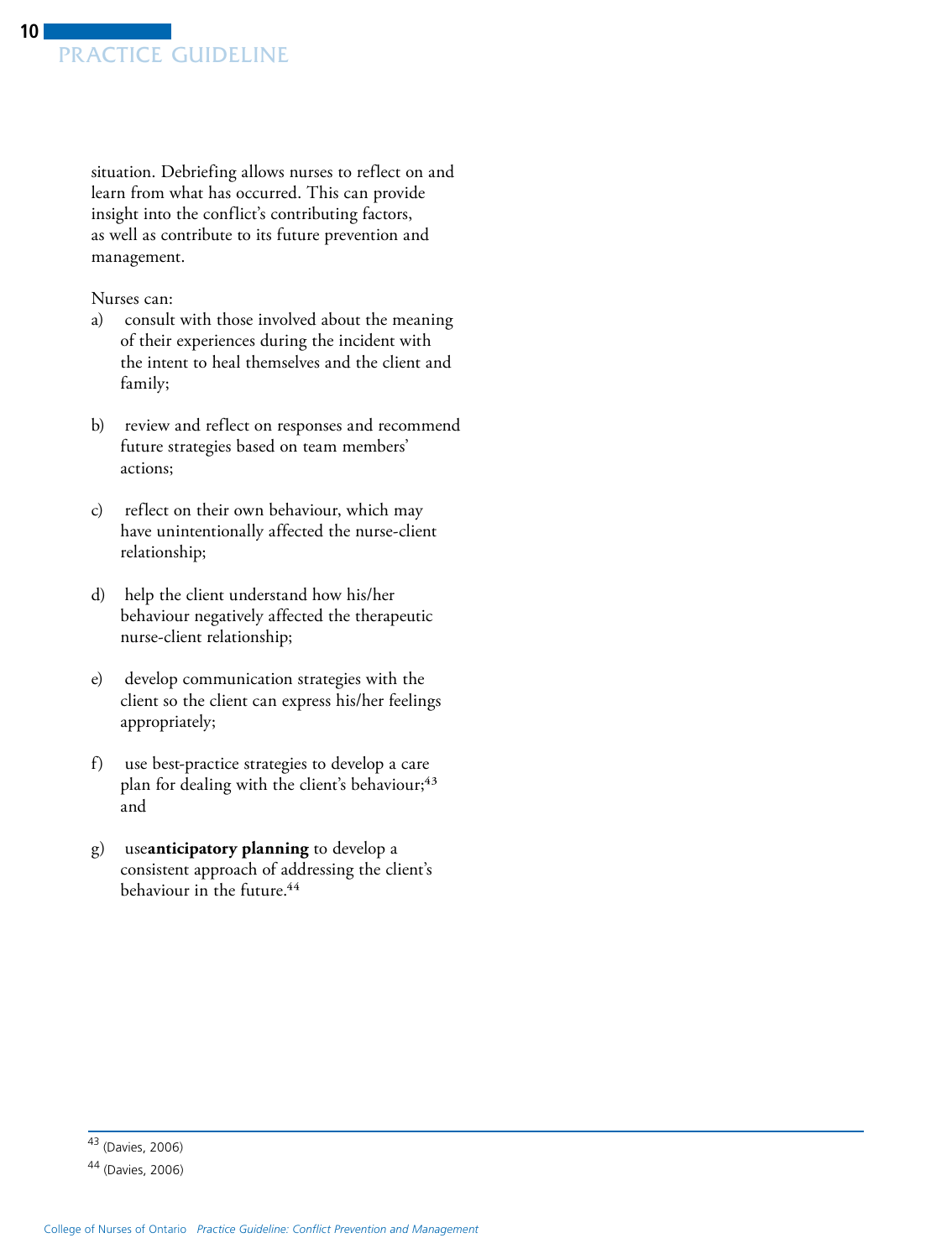

### <span id="page-10-0"></span>**Glossary**

#### **Abuse**

The misuse of power within a relationship. Abuse can be emotional, verbal, physical and/or sexual. Examples of abusive behaviours include intimidation, swearing, cultural slurs, hitting, pushing, inappropriate comments, inappropriate touching and sexual assault.

#### **Anticipatory planning**

Involving the client in making decisions based on the client's values, beliefs and wishes.<sup>45</sup>

#### **Bullying**

Any act or verbal comment that could isolate or have negative psychological effects on a person. Bullying usually involves repeated incidents or a pattern of behaviour that is intended to intimidate, offend, degrade or humiliate a particular person or group of people.46

#### **Client-centred care**

A client-centred approach to care focuses on the individual as a whole person, rather than solely on the delivery of services to the client. Client-centred care involves advocacy, empowerment and respect for the client's autonomy, voice, self-determination and participation in decision-making.<sup>47</sup>

#### **Critical incident**

Any sudden unexpected event that has an emotional impact that can overwhelm the usually effective coping skills of an individual or a group.<sup>48</sup>

#### **Horizontal violence**

Interpersonal conflict among colleagues that includes antagonistic behaviour such as gossiping, criticism, innuendo, scapegoating, undermining, intimidation, passive aggression, withholding information, insubordination, bullying, and verbal and physical aggression.<sup>49</sup>

#### **Therapeutic nurse-client relationship**

A professional relationship that is established and maintained by the nurse as the foundation for providing nursing services that contribute to the client's health and well-being. The relationship is based on trust, respect, empathy, professional intimacy and the appropriate use of the nurse's inherent power.

<sup>45 (</sup>Davies, 2006)

<sup>46 (</sup>Klass, 2006)

<sup>47 (</sup>RNAO, 2002)

<sup>48 (</sup>Caine & Ter-Bagdasarian, 2003)

<sup>49 (</sup>Baltimore, 2006)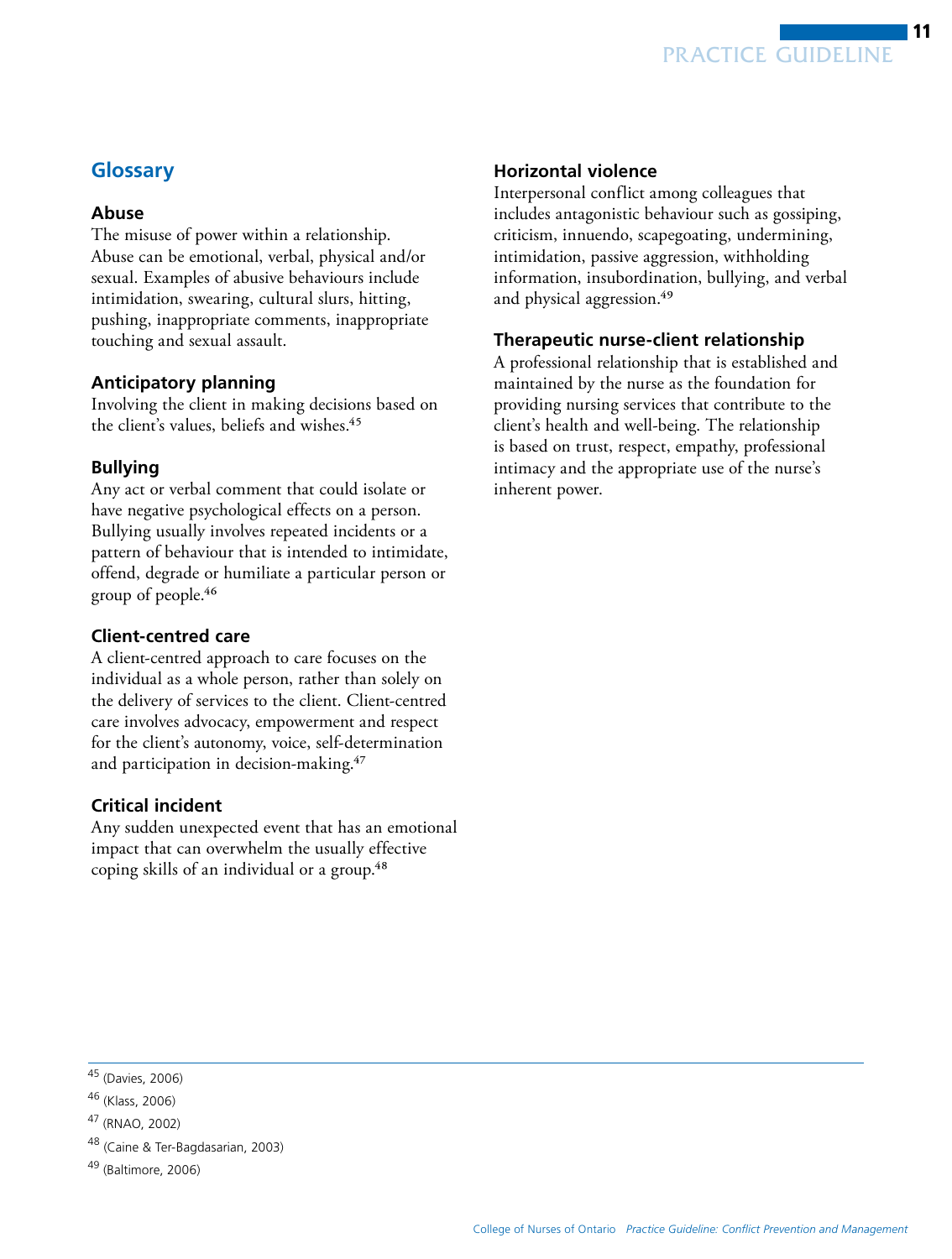# <span id="page-11-0"></span>**Decision Tree: Withdrawal of Services**

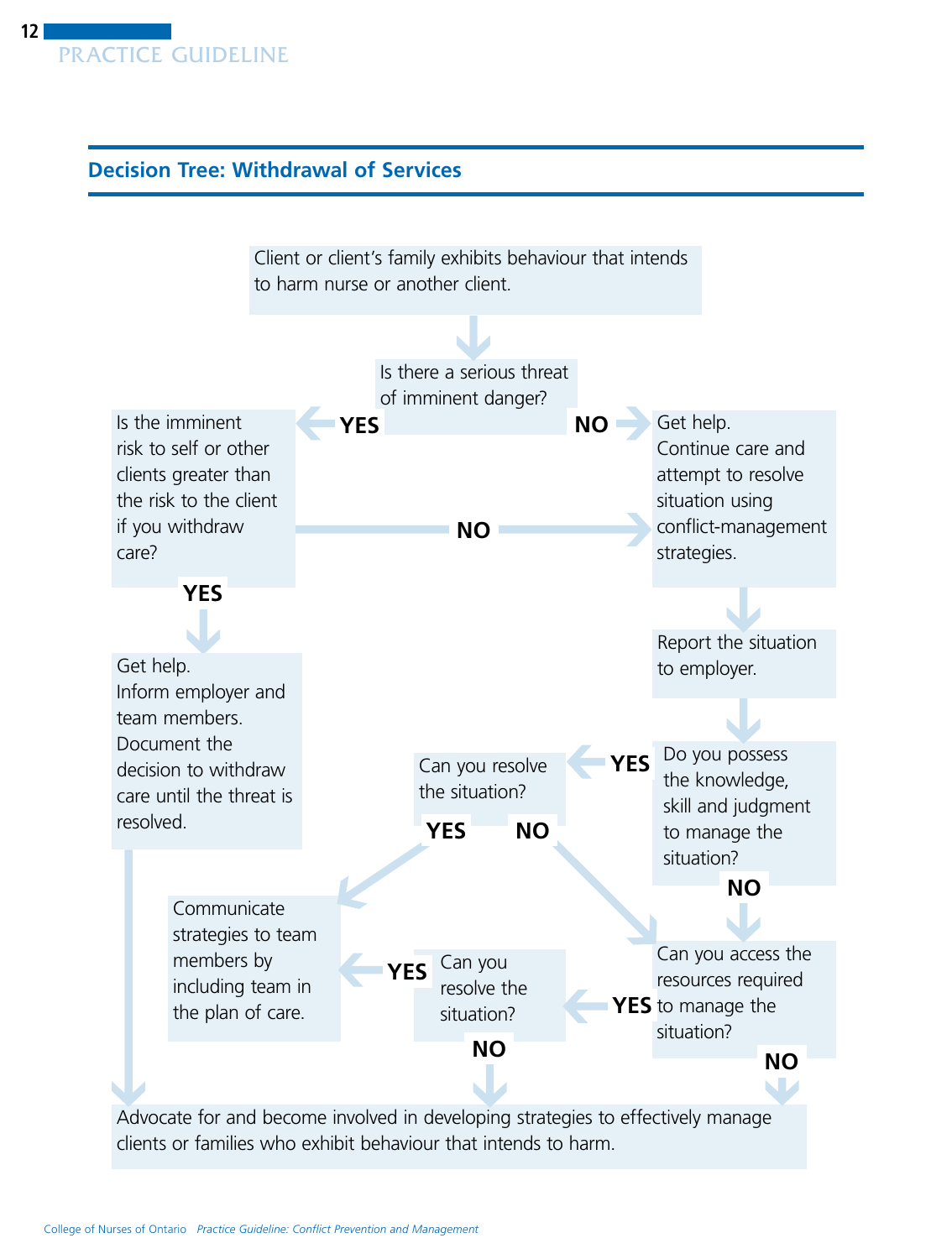# <span id="page-12-0"></span>**References**

- Baltimore, J.J. (2006). Nurse collegiality: Fact or fiction? *Nursing Management*, 37(5), 28-36.
- Boychuk Duchscher, J.E., & Cowin, L.S. (2004). The experience of marginalization in new nursing graduates. *Nursing Outlook*, 52(6), 289-296.
- Caine, R., & Ter-Bagdasarian, L. (2003). Early identification and management of critical incident stress. *Critical Care Nursing*, 23(1), 59-65.
- Canadian Practical Nurses Association. (1999). *Harassment/violence in the workplace.* Position Statement No. 9. Retrieved June 14, 2006, from http://www.cpna.ca/position9.shtml.
- College and Association of Registered Nurses of Alberta. (2003, March). Nursing practice standards. Retrieved June 2, 2006, from [http://](http://www.nurses.ab.ca/pdf/Nursing%20Practice%20Standards.pdf)  www.nurses.ab.ca/pdf/Nursing%20Practice%20 Standards.pdf.
- College of Nurses of Ontario. (2006). *Therapeutic Nurse-Client Relationship, Revised 2006,* practice standard. Toronto: Author.
- Daiski, I. (2004). Changing nurses' dis-empowering relationship patterns. *Journal of Advanced Nursing*, 48(1), 43-50.
- Davies, C. (2006). A zero tolerance abuse policy what does an RN need to consider? *Alberta RN,*  62(4), 8-9.
- Diaz, A., & McMillan, J.D. (1991). A definition and description of nurse abuse. *Western Journal of Nursing Research*, 13(1), 97-109.
- Di Martino, V. (2002). *Workplace violence in the health sector.* Country case studies: Brazil, Bulgaria, Lebanon, Portugal, South Africa, Thailand and an additional Australian study. Retrieved May 31, 2006, from http://icn.ch/ [SynthesisReportWorkplaceViolenceHealth](http://icn.ch/SynthesisReportWorkplaceViolenceHealthSector.pdf)  Sector.pdf.
- Farrell, G.A. (2001). From tall poppies to squashed weeds: Why don't nurses pull together more? *Journal of Advanced Nursing*, 35(1), 26-33.
- French, G., & Morgan, P. (2002). Addressing workplace violence. *Legal Focus on Risk and Insurance Strategies*, 6(2), 14-19.
- Freshwater, D. (2000). Crosscurrents: Against cultural narration in nursing. *Journal of Advanced Nursing*, 32(2), 481-484.
- Gerardi, D. (2004). Using mediation techniques to manage conflict and create healthy work environments. *AACN Clinical Issues*, 15(2), 182-195.
- Henderson, A.D. (2003). Nurses and workplace violence: Nurses' experiences of verbal and physical abuse at work. *Canadian Journal of Nursing Leadership*, 16(4), 82-98.
- Henry, J., & Ginn, G.O. (2002). Violence prevention in healthcare organizations within a total quality management framework. *Journal of Nursing Administration*, 32(9), 479-486.
- International Council of Nurses. (1999). *Guidelines on coping with violence in the workplace.* Retrieved May 25, 2006, from http://www.icn.ch/guide\_ [violence.pdf.](http://www.icn.ch/guide_violence.pdf)
- Jackson, D., Clare, J., & Mannix, J. (2002). Who would want to be a nurse? Violence in the workplace—a factor in recruitment and retention. *Journal of Nursing Management*, 10(1), 13-20.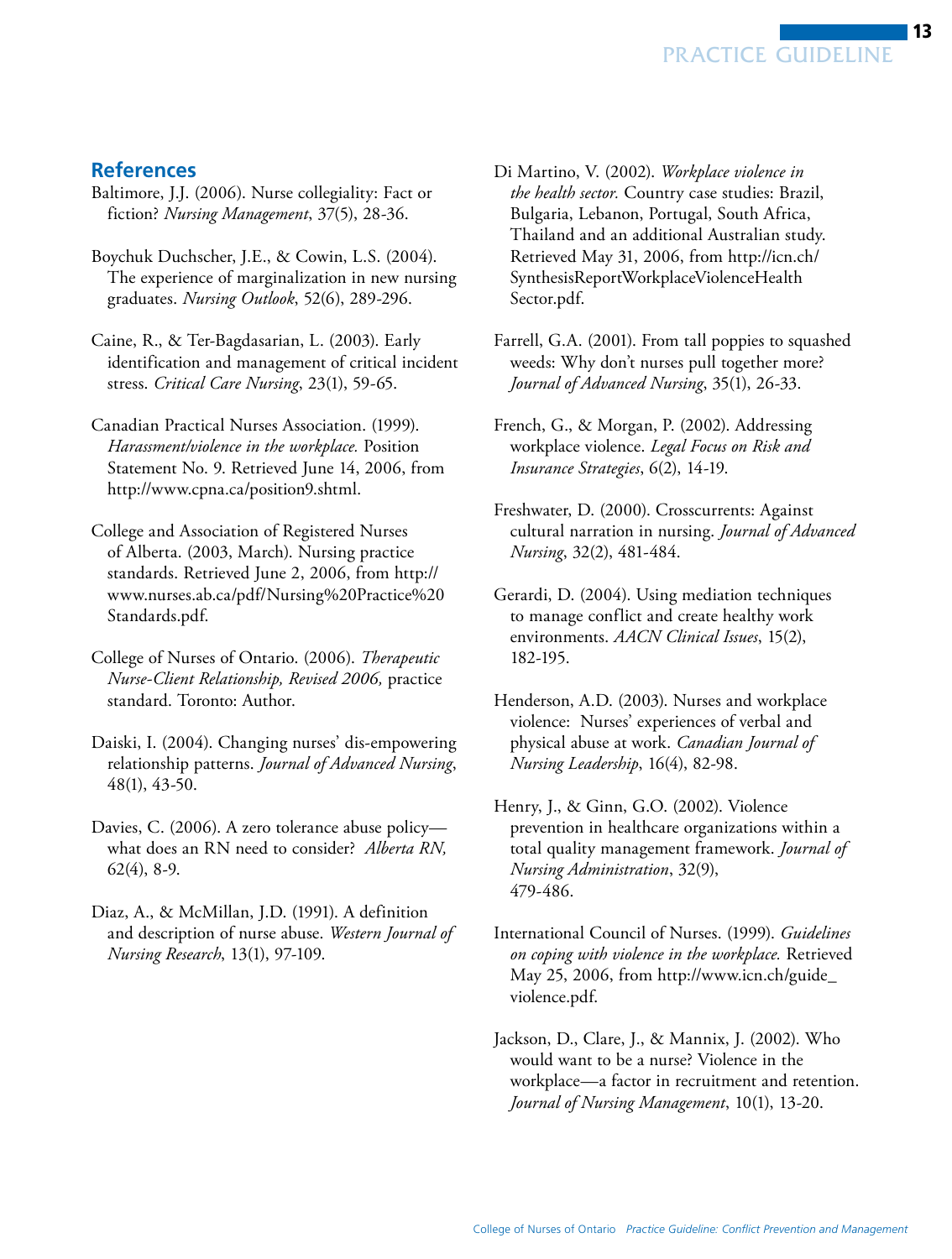- <span id="page-13-0"></span>Kelly, J. (2006). An overview of conflict. *Dimensions of Critical Care Nursing*, 25(1), 22-28.
- Klass, H. (2006). Workplace bullying. *Moods Magazine*, Spring issue, 49-50.
- Leather, R. (2002). Workplace violence: Scope, definition and global context. In C. Cooper & N. Swanson (Eds.). *Workplace violence in the health sector: State of the art* (pp. 3-18). Geneva: International Labour Office. Retrieved May 24, 2006, from http://icn.ch/state.pdf.
- Marshall, P., & Robson, R. (2005). Preventing and managing conflict: Vital pieces in the patient safety puzzle. *Healthcare Quarterly*, 8 (Special Issue), 39-44.
- O'Brien-Pallas, L., Hiroz, J., Cook, A., & Mildon, B. (2005). Nurse-physician relationships: Solutions and recommendations for change. Retrieved September 20, 2006, from www.nhsru.com.
- Porter-O'Grady, T. (2004). Constructing a conflict resolution program for health care. *Health Care Management Review*, 29(4), 278-283.
- Registered Nurses Association of Ontario. (2002). Nursing best practice guideline *Client-centred care*. Toronto: Author.
- Registered Nurses Association of Ontario. (2003). Health education fact sheet *Putting patients first*. Toronto: Author.
- Registered Nurses Association of Ontario. (2006). *Healthy work environments best practice guidelines: Developing and sustaining nursing leadership.*  Toronto. Author.
- Royal College of Nurses. (2005). *Bullying and harassment at work: A good practice guide for RCN negotiators and health care managers.* Retrieved May 31, 2006, from nursing.advanceweb.com/ [common/editorial/editorial.aspx?CC=69423](http://nursing.advanceweb.com/common/editorial/editorial.aspx?CC=69423).
- Sportsman, S. (2005). Build a framework for conflict assessment. *Nursing Management*, (36)4, 32-40.
- Thomas, K.W. (1976). In M. Dunnette (Ed.), Handbook of industrial and organizational psychology. Chicago: Rand McNally College Publishing Co.
- World Health Organization. Joint Programme on Workplace Violence in the Health Sector. (2002). *Framework guidelines for addressing workplace violence in the health sector.* Geneva: Author.

# **Suggested Reading**

- International Council of Nurses. (2005). Framework guidelines for addressing workplace violence in the health sector. Geneva: International Labour Office Publications, ICN. Retrieved October 18, 2006, from http://www.icn.ch/SEW\_training\_ [manual.pdf.](http://www.icn.ch/SEW_training_manual.pdf)
- Jormsri, P. (2004). Moral conflict and collaborative mode as moral conflict resolution in health care. *Nursing & Health Sciences*, 6(3), 217-221.
- Lowe, G.S. (2004). *Healthy workplace strategies: Creating change and achieving results.* Prepared for the Workplace Health Strategies Bureau, Health Canada. Kelowna, BC: The Graham Lowe Group.
- Taylor, B. (2001). Identifying and transforming dysfunctional nurse-nurse relationships through reflective practice and action research. *International Journal of Nursing Practice*, 7(6), 406-413.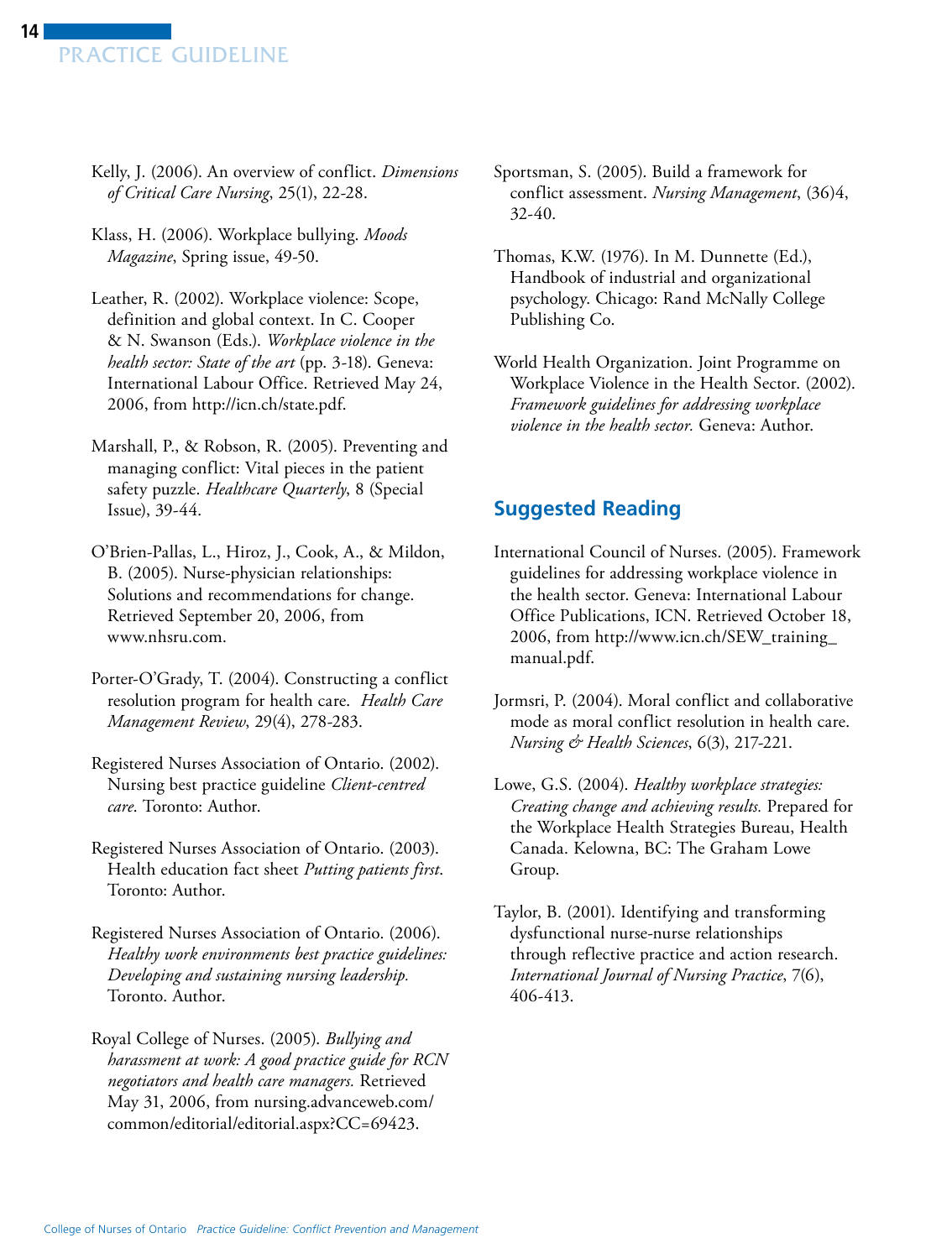

**Notes:**